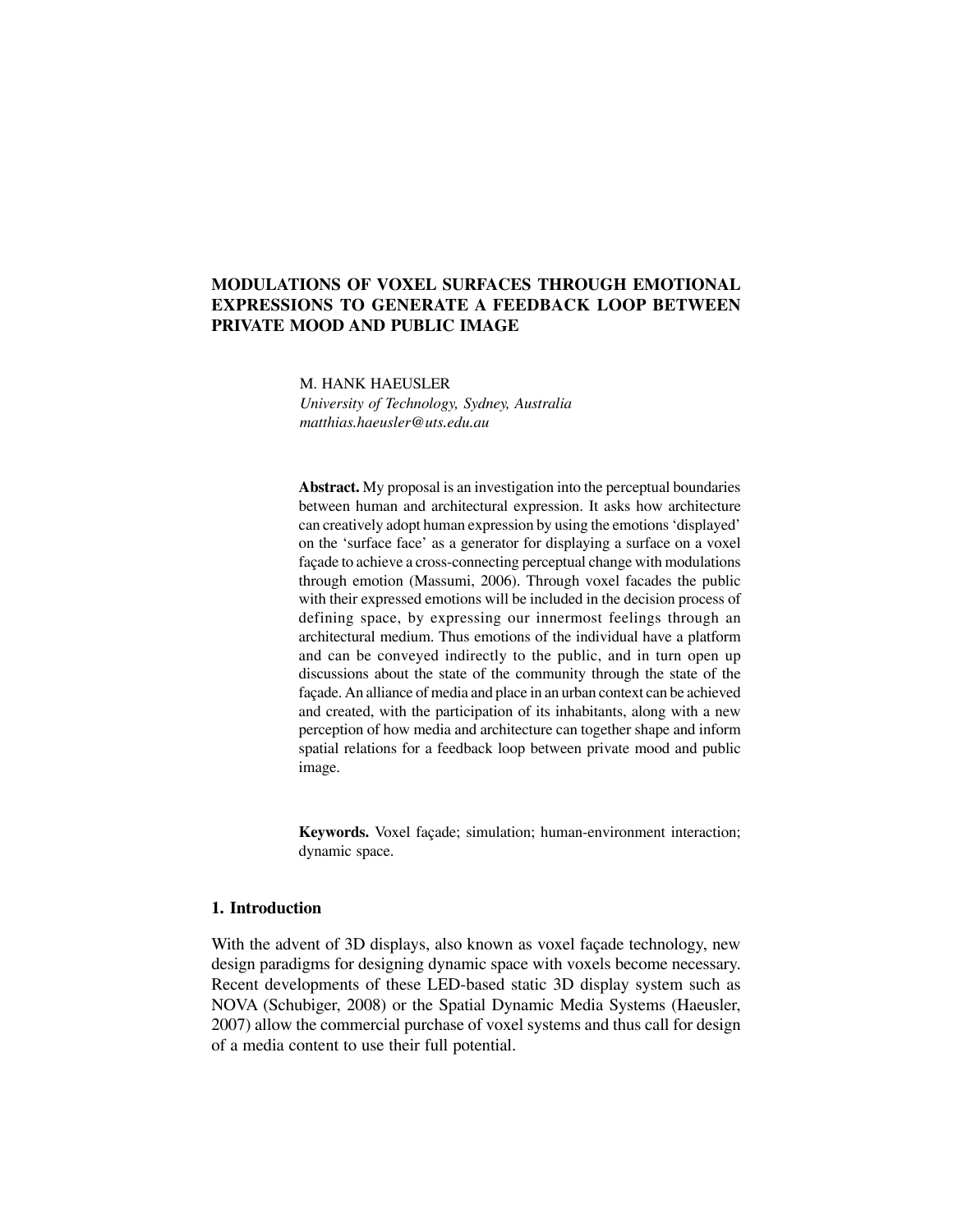At present most concepts for media content and most interfaces are still based on forms of participation in a two-dimensional mode of operation. Media contents previously used for display on a 2D screen are fed into the system or participation with the voxel façade is effected via a 2D screen. These observations raise the question of what kind of media content and what kind of participation would allow a voxel façade to demonstrate its full potential.

This abstract offers media content suitable for a voxel façade generated by a new kind of public participation in urban environments, with movement and human expression being compared to conventional architectural 'expression'. This modulation of voxel surfaces through emotional expressions will then be evaluated to investigate whether a feedback loop between private mood and public image can be achieved.

## **2. Voxel Façade**

To generate this translation of human into architectural expression uses a voxel façade system. In a voxel façade system, data is represented as 3D or 4D form by using a matrix of voxels, a volume element representing a value on a regular grid in 3D space. Each voxel is represented as a sphere by the use of a LEDbased static 3D display system. The light of each of these LEDs produces an intangible surface made of light points This intangible surface can be achieved by placing a number of RGB LEDs next to each other, where the distance of the centre of each LED is the same as to the other neighbouring LED in all three axes to create the 3D-grid or a zone in which media content is displayed. Through this arrangement an equal resolution can be achieved in all three directions: images can be displayed in an X, Y, and Z plane and, more importantly, as a 3D-object. In this way, a 3D-object, surface, form or image defined by light points can be realised within the zone.

Thus a voxel facade is able to display a time dimension within a spatial construct. This time dimension can be achieved by ever-changing data that defines the movement within the zone set by the voxel arrangement. Each voxel is represented as a sphere by the use of a LED-based static 3D display system such as NOVA (Figure 1) or the Spatial Dynamic Media Systems (Figure 2).

A voxel façade is able to display a time dimension within a spatial construct. This time dimension can be achieved by ever-changing data that defines the movement within the zone set by the voxel arrangement. The data concept allows the participation of the public by collecting media content generated through public expression. Through this data injection the public can be included in the process of defining space.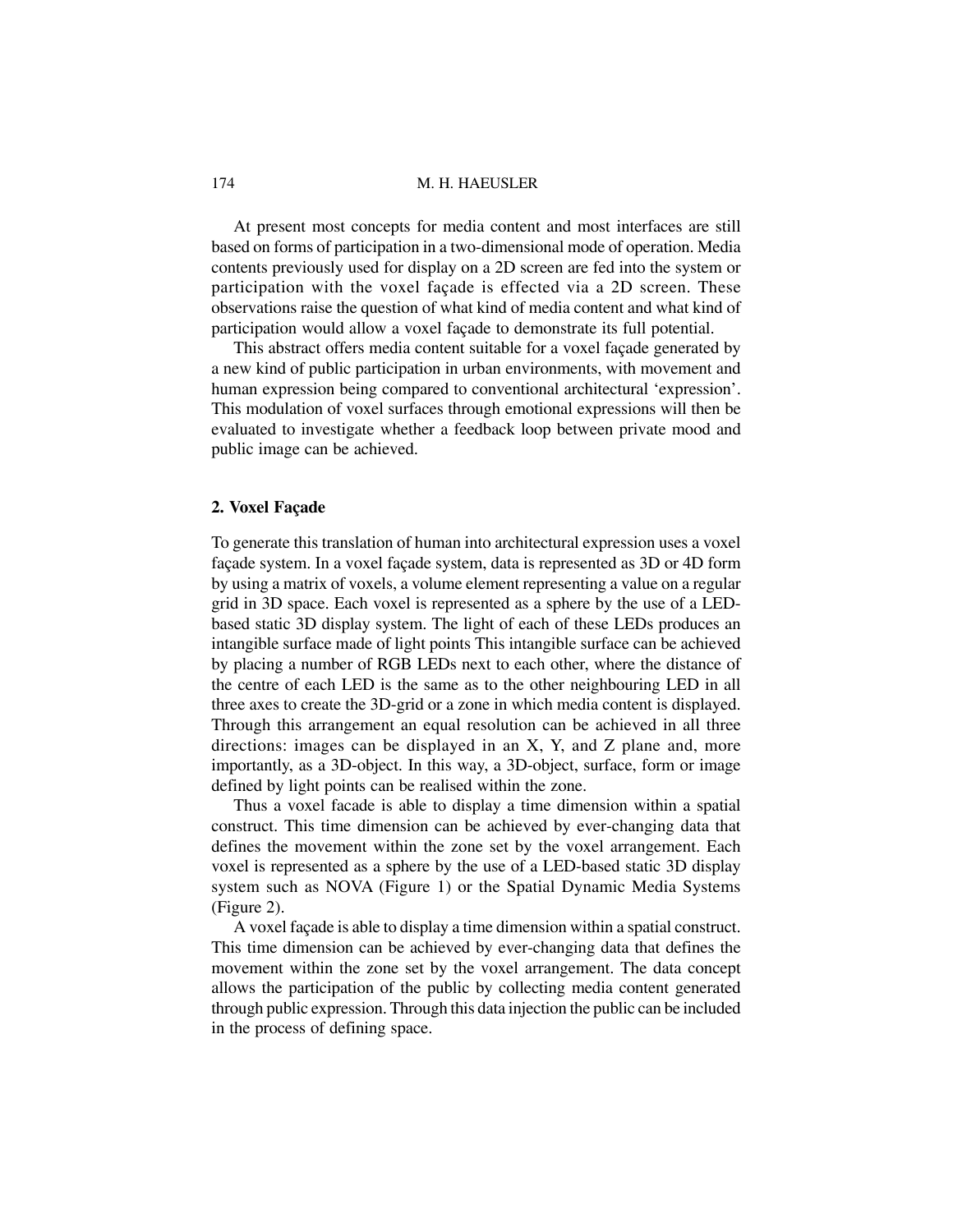

*Figure 1.* NOVA system, Zurich Switzerland *Ó* Horao



*Figure 2*. Spatial Dynamic Media System

One possible form of data injection could be through expressing our innermost feelings which are then represented and articulated through an architectural medium. Thus emotions of the individual have a platform and can be conveyed indirectly to the public, and in turn open up discussions about the state of the society through the state of the façade. An alliance of media and place in an urban context can be achieved and created, with the participation of its inhabitants, along with a new perception of how media and architecture can together shape and inform spatial relations for a feedback loop between private mood and public image.

The interest of this paper is in using facial expression as a vehicle to show emotions and use these emotions to generate a voxel façade media content and further to use this example to demonstrate what form of interface could be used to alter voxel facades meaningfully.

## **3. Media Content**

William F. Allman (1994) argues in his book about evolutionary psychology *The stone age present, how evolution has shaped modern life–from sex, violence,*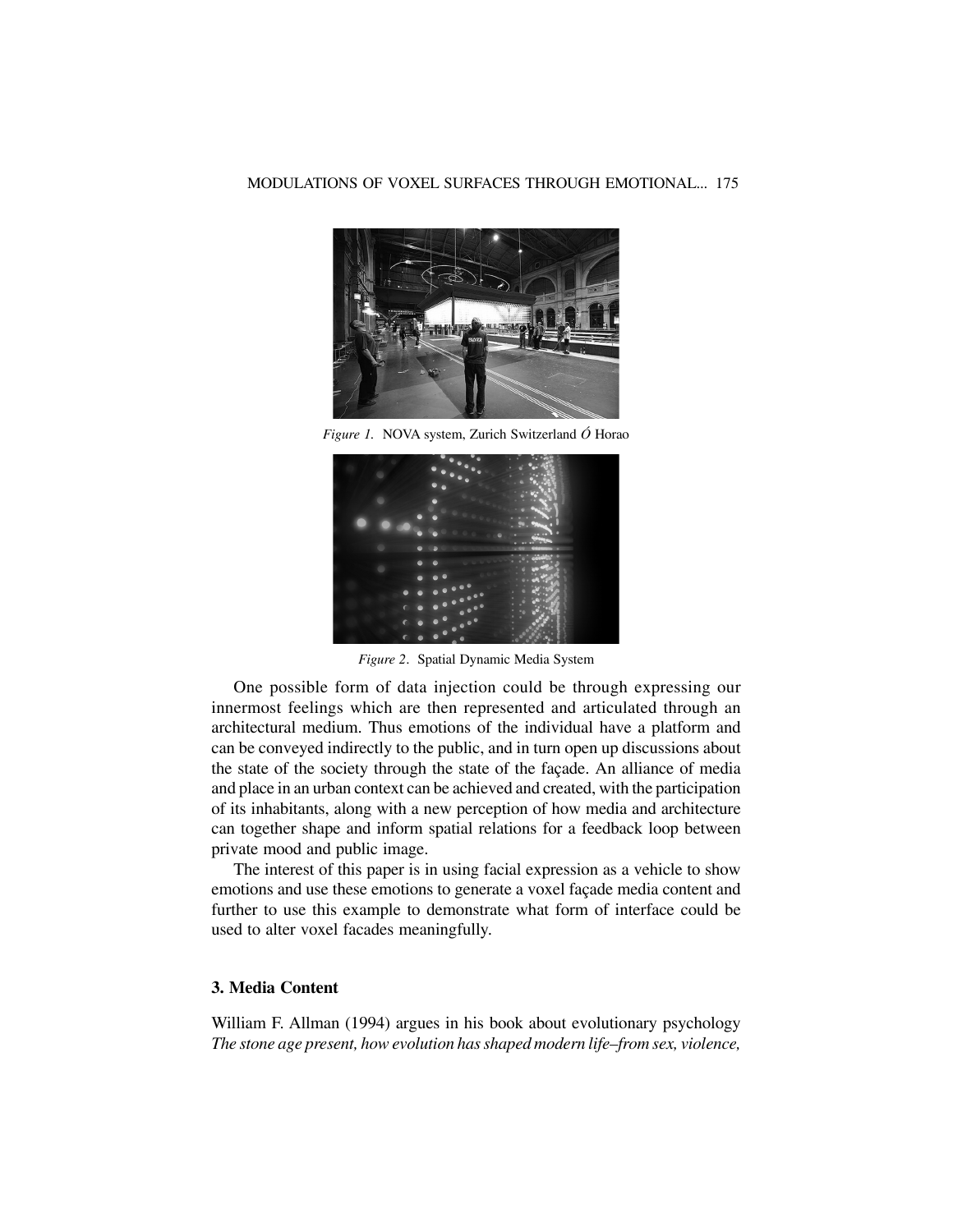*and language to emotions, morals, and communities* that humans are more competent in memorizing and reading animated objects such as faces than in remembering unanimated objects or numbers. The ability to read and understand animated objects and read them in the same way through all cultures can be seen in the ability to universally interpret the movements of the human face such as smiling, frowning, or shock.

Communication between humans can be held verbally but at the same time non-verbally by miming and gestures. Non-verbal communication is generally easier to understand, will be similar in most cultures and will be read by all cultures in the same way. The movement of a certain body part will thus be understood as a movement with a certain intention to express emotion. This non-verbal understanding has found its artistic expression in the performance art of a mime artist. Modern mime is a branch of theatre in which the performer usually uses no voice but instead performs using spatial and corporeal movement, full-body physical expressions, body language and gesture, often with little or no theatrical props. It is often, but not always, done in white face and the movements and expressions are heightened for greater effect. As Allman (1994) states,

"Emotional cues are so important to human survival that a 'universal grammar' has evolved in human facial expression. The human facial expressions that spring from feelings of grief, sadness, anger, disgust, surprise, fear, and happiness are universal among all human societies."

Allman (1994) argues as well that:

"For [the] most people, the facial muscles involved in shaping the face when they are experiencing emotions are not under conscious control. Only 10 percent of us, for instance, can voluntarily pull the corners of the mouth down to make the protypically human 'sad' face. The rest of us can make this face only while also moving the muscle near the chin, which is a giveaway for a phoney expression. Likewise, only 15 percent of people can voluntarily raise their eyebrows at the center of their forehead to duplicate the forlorn look of grief and distress."

To allow humans an easier recognition of these facial expressions a study of the nature of beauty in human faces was undertaken. The conclusion Allman (1994) took from this study was that:

"… the human brain has been sculpted by evolution to regard as most attractive those faces that are, ironically, most average. This preference may have evolved in our ancestors because, as representatives of the community at large, these average faces would be easier to read for subtle expressions of happiness or concern that serve as important social clues."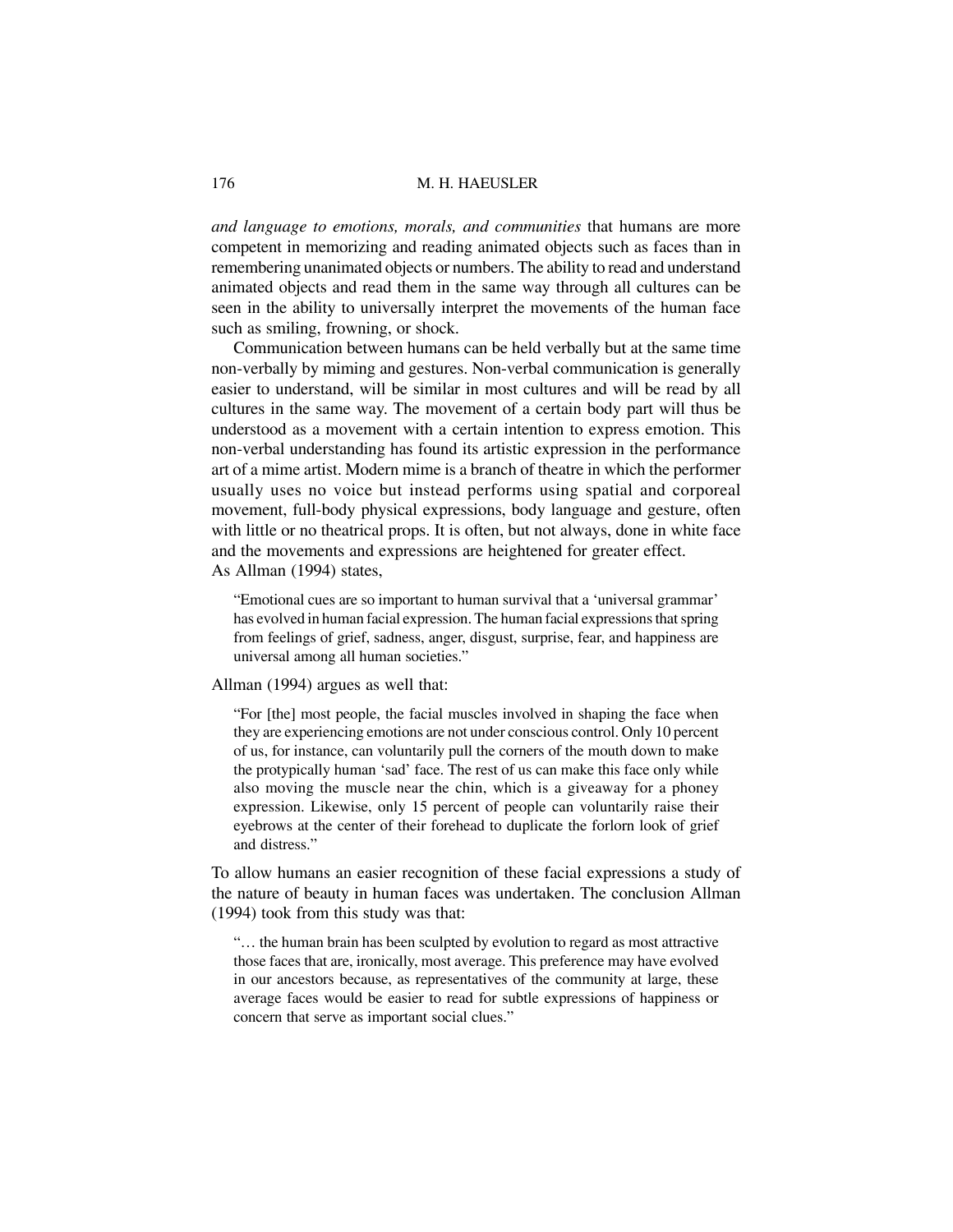Communication through mime has therefore been an important part in our daily life. But what is miming in a spatial sense?

When moving the face to express something, the surface of the face changes and therefore creates a changing surface. The surface face is alterable through parameters such as emotions that will be shown by different arrangements of the face so even if the faces look different the emotion or meaning will always be the same. These expressions can be digitalized and reproduced in a façade that allows the display of 3D images, such as a voxel façade. As mentioned above, each part of the face is responsible for expressing a certain kind of emotion–Allman (1994) refers to the mouth muscle being responsible for expressing sadness, while the chin muscle stays still.

These face movements are the input data used for the proposed feedback loop between private mood and public image. Each expression on each part of the human face will be then located in a field of the voxel façade, ideally in approximately the same location of its original location on the face. Therefore a voxel façade fed by these input data based on emotion is able to express emotions itself and regardless of linguistic diversities and cultural differences, the voxel façade or face–and here I want to highlight the linguistic similarity between these two words–could function as a mediator between private mood and public image.

This will be done by miming the same expressions as humans, but through the artificial nature of the voxel façade it stands between humans and puts the focus not onto the human but on its emotion. It will strengthen community relations and respect the linguistic diversity and the cultural knowledge of different languages by not having the need to use them, through communicating with non-verbal methods.

## **4. Interface**

Having established an argument of the kind of media content allowing modulations of voxel surfaces through emotional expressions I briefly want to raise the question of interface to generate data produced through emotional expression. This question can be divided into two main fields – interface hardware and software. Both aspects are briefly discussed, but due to the paper's interest in the theoretical aspects of generating media content no detailed solutions are offered.

A possible interface connected to a voxel façade would contain as hardware a 3D body scanner, e.g. the Vitrus ahead–3D head scanner©. To quote the manufacturer,

"Three dimensional scanning is as easy as can be: a person stands in the center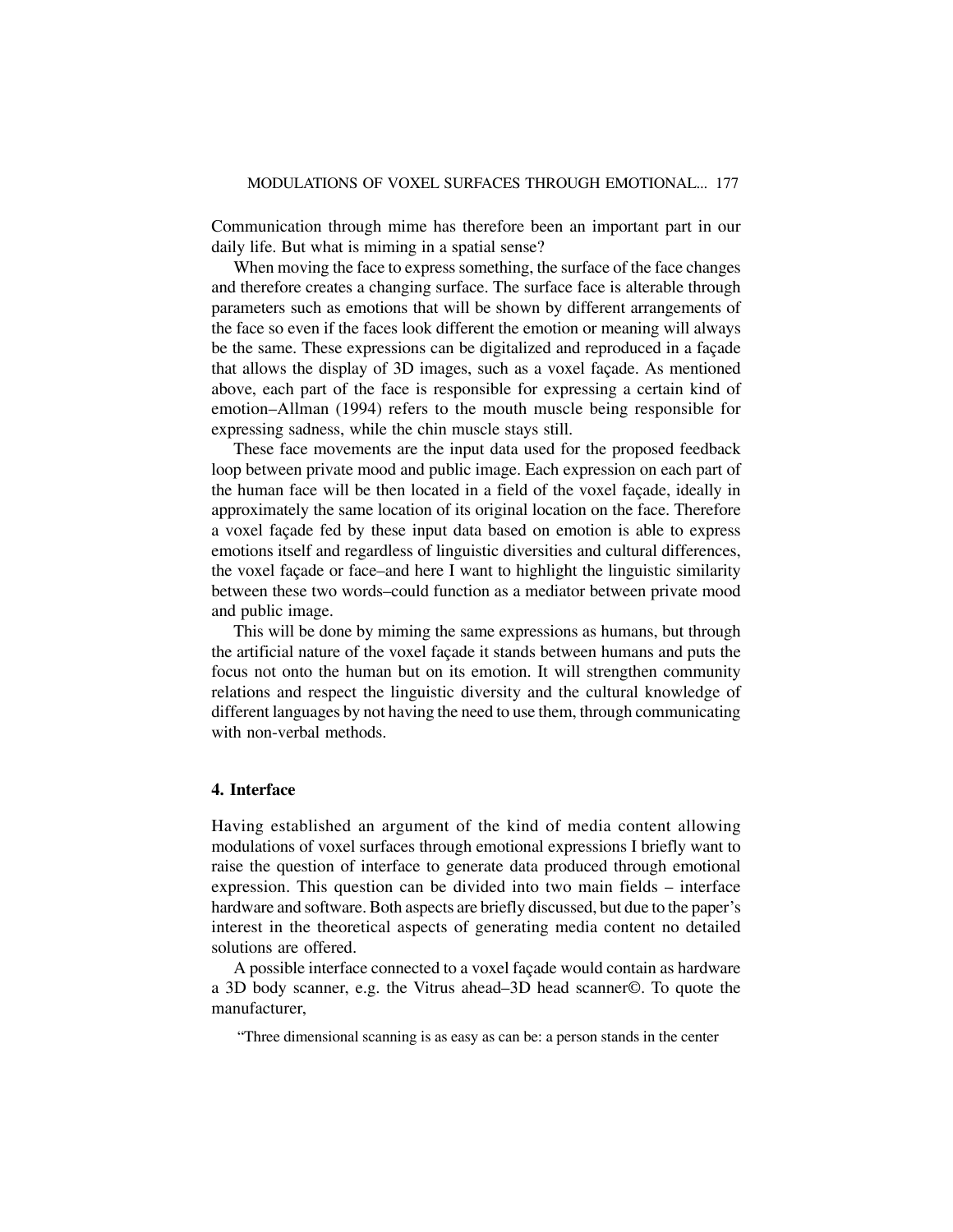of the measuring portal and the laser light sources (which are not harmful for the eyes) are switched on. […] A few seconds later, the necessary data is collected. A so-called '3D point cloud with colour overlay' composed of several million 3D measuring points has been generated. A virtual duplicate of the person has been created with maximum precision. Due to its high resolution the 3D head scanner VITUS ahead is able to scan even delicate details of the face. The products generated with the scanned 3D data show an amazing similarity to the real object. The non-contact measurement is carried out by 8 triangulation cameras with a resolution of approx. 1 mm within less than 10 seconds. […] The data can be used for animations as well as for medical purposes. (www.vitus.de/english/: Dec 2006)

According to the manufacturer, the first format of the so-called "3D point cloud" is an ASCII format that can be translated into different 3D modelling formats such as \*.STL, \*.OBJ, \*.VRML. These are common file extensions for 3D model programs such as Rhino, 3DMax and others. The above mentioned programs are all able to work with scripts and are therefore able to take the data from the "3D point cloud", point by point with the exact coordinates for each point as a X, Y, Z value.

The second interest in a possible realization of an amalgam of emotional and architectural expression is in software allowing emotion recognition based on the 3D face scanning. The question of software and its ability to capture human expressions and emotions will be discussed when positioning the paper in the field of interest.

#### **5. Positioning of Paper in the Field of Interest**

Research conducted by others provides evidence of the existence of software that can capture emotions from, in one case, a 2D image and in the other in real time from viewing a human face. On 17 December 2005 the NewScientist.com news service published the article *Software decodes Mona Lisa's enigmatic smile* that discussed the possibility of recognizing human emotions just by looking at photographs or videos:

"It's official: Leonardo da Vinci's Mona Lisa was 83 per cent happy, 9 per cent disgusted, 6 per cent fearful and 2 per cent angry.

Nicu Sebe at the University of Amsterdam in the Netherlands tested emotionrecognition software on the famous enigmatic smile. His algorithm, developed with researchers at the Beckman Institute at the University of Illinois, Urbana-Champaign, examines key facial features such as the curvature of the lips and crinkles around the eyes, then scores each face with respect to six basic emotions. Sebe drew on a database of young female faces to derive an average 'neutral' expression, which the software used as a standard to compare the painting against.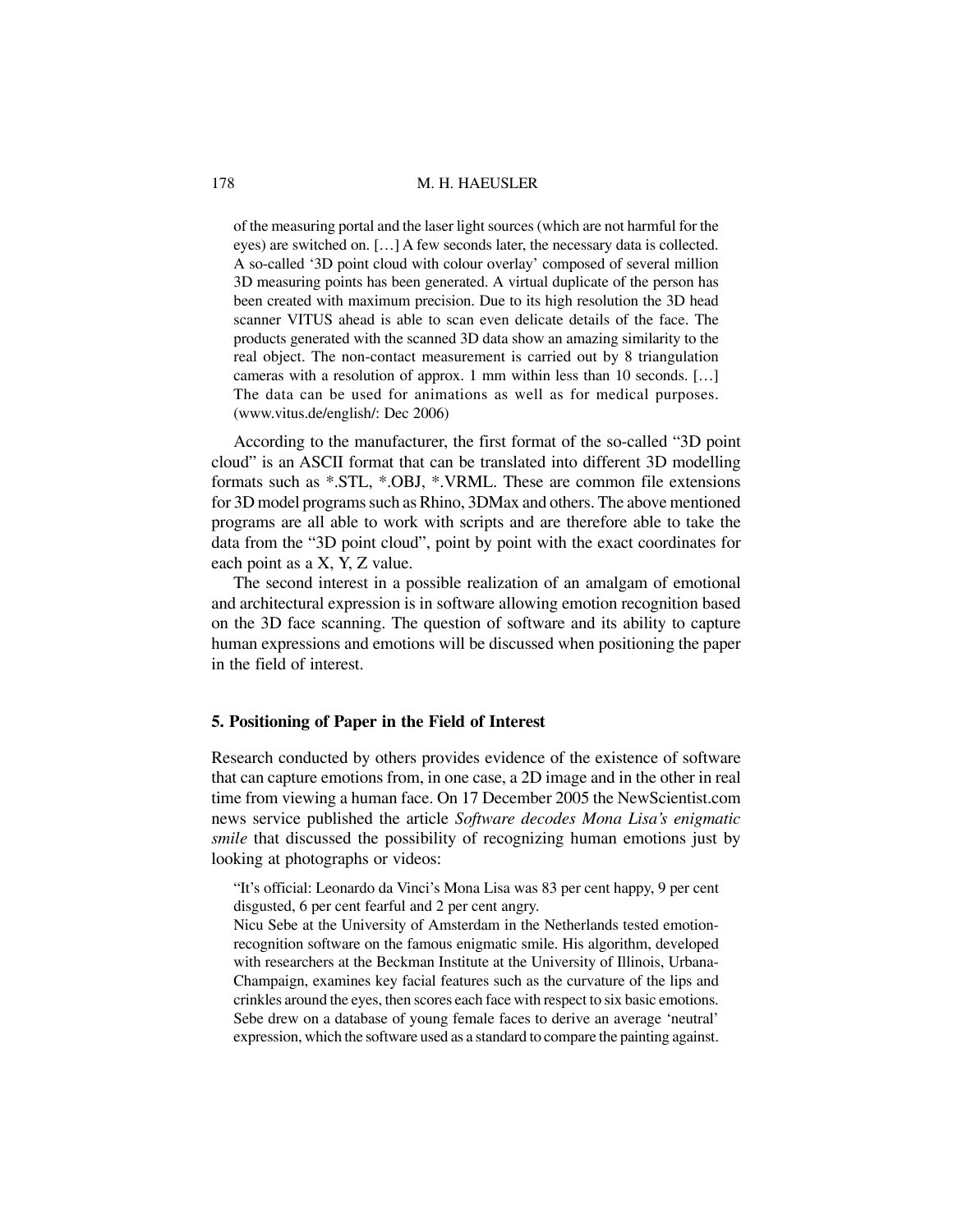Software capable of recognizing human emotions just by looking at photographs or videos could lead to PCs that adjust their response depending on the user's mood, as well as smarter surveillance systems." (www.newscientist.com: Dec 2005)

This software could be used as a component when writing a code for software that could fulfil the required task of recognizing the emotion of a 3D-scanned face. However, since the article describes the capturing of emotions from a two-dimensional image therefore another research example should be discussed.

The Bristol Robotics Laboratory at University of the West of England researches about humanoid robotics and social interaction with one focus on what they call Natural Facial Expressions: Towards Empathy in Humanoids (www.brl.uwe.ac.uk/projects/empathy/empathy.html: Dec 2008).



*Figure 3.* Facial recognition *Ó* Bristol Robotics Laboratory

Their research interest advances the modelling and generation of realistic, dynamic facial behaviour in humanoid robots. The interesting aspects for this paper are that the researchers:

"… investigate ways of extracting facial motion information from video footage and translation of such results to control commands for application to robotic faces." (www.brl.uwe.ac.uk/projects/empathy/empathy.html: Dec 2008).

They go on to explain that:

"Facial motion data is obtained by tracking a set of facial feature landmarks in video sequences or live video. We use Active Appearance Models (AAM) (Cootes et al., 1998; Stegmann, 2003), which are generative, statistical models of face texture and shape. Fitting AAMs to video frames is an iterative process, searching for a set of parameters, which yield minimum error between AAMinstance and an input image. The shape of the AAM delivers a low dimensional descriptor of the facial expressions, further used in our experiments. (www.brl.uwe.ac.uk/projects/empathy/empathy.html: Dec 2008).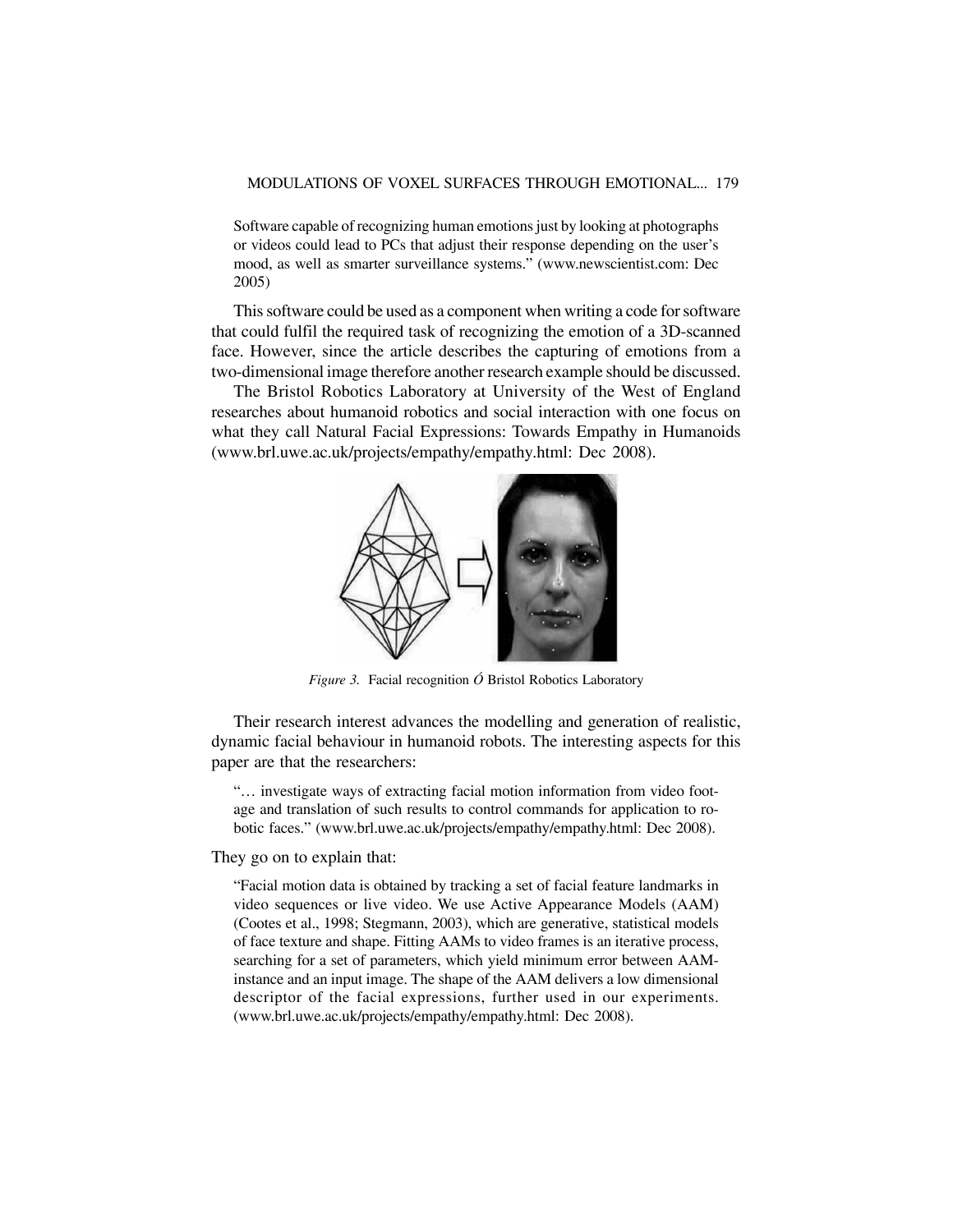Both research labs have an interest in using facial expressions and emotions which either:

"… lead to PCs that adjust their response depending on the user's mood, as well as smarter surveillance systems. (www.newscientist.com: Dec 2005)

In the case of the research conducted by Nicu Sebe at the University of Amsterdam in the Netherlands or in the case of Bristol Robotics Laboratory at University of the West of England to:

"… investigate ways of extracting facial motion information from video footage and translation of such results to control commands for application to robotic faces." (www.brl.uwe.ac.uk/projects/empathy/empathy.html: Dec 2008).

Neither research project uses these data to allow a reactive or even interactive spatial set up for a human environment interaction. Only by combining voxel façade technology and emotion recognition on faces can a feedback loop between private mood and public image generated by a new kind of public participation in urban environments be achieved.

## **6. Conclusion**

The question of what kind of media content and what kind of participation would allow a voxel façade to demonstrate its full potential through a new kind of public participation in urban environments, with movement and human expression being compared to conventional architectural 'expression' have been answered by the paper. What conclusions could be drawn from this hypothesis when asking if a feedback loop between private mood and public image through a voxel façade can be achieved?

Massumi's (2006) cross-connecting perceptual change through emotions comes to mind again. Massumi refers there to Lars Spuybroek's/NOX and Q.S. Serafijn's *D-tower* (www.d-toren.nl: Oct 2007) a tower come as a sculpture in Doetinchem, a town in the Netherlands that is hooked up to a website. The residents of Doetinchem complete online questionnaires about their mood depending on the results the tower changes colour. Massumi explains:

"Affect has been given visual expression. The predominant affective quality of people's interactions becomes visible. This can undoubtedly reflect back on the interactions taking place in the town by making something that was private and imperceptible public and perceptible. A kind of feedback loop has been created between private mood and public image that has never existed in quite this way before."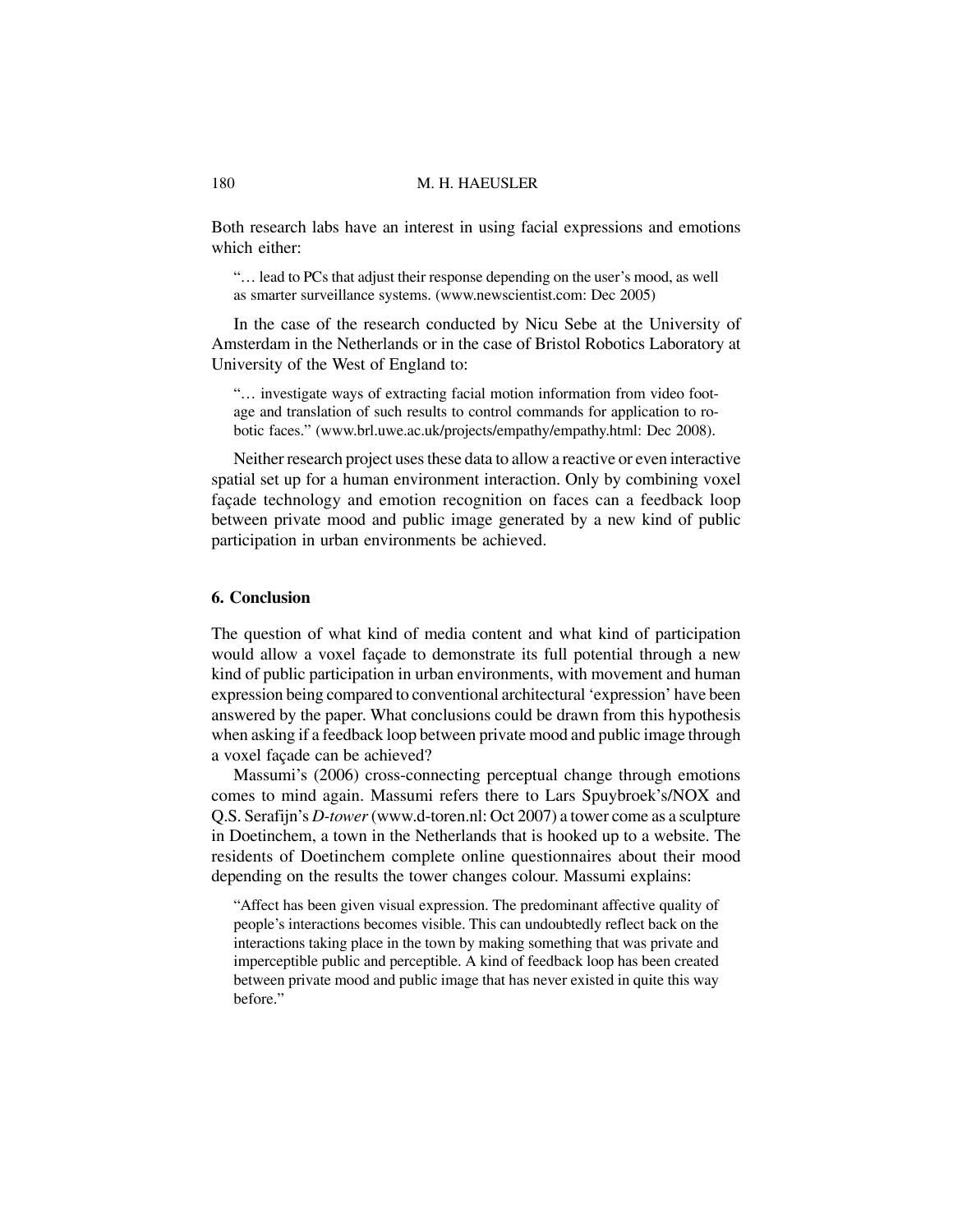## He continues:

"There are any numbers of ways for creating this kind of eventful cross-connection, between different perceptual modes, different phases of perception formation and between perception and affect. What has been accomplished thus far is just the tip of the iceberg."

The research presented in this paper works towards exposing more of 'the tip of the iceberg'. The D-Tower includes the perception of colour by the human eye, the origin of colour in materials, colour theory in art and colour psychology. With colour psychology as a field of study devoted to analyzing the effect of colour on human behaviour and feelings, it is shown that these effects differ as various cultures see colours differently. So colour alone, as seen in the D-Tower by NOX Lars Spueybroeck and Q, bears the risk of being misunderstood in a cross-cultural community. In addition, a determined form designed by an architect still does not allow culturally diverse communities to express themselves in an architectural gesture. The D-tower was designed by an architect from one cultural group, which could be used by people from different cultural groups, so even though the colour and the appearance express the emotions of the participants the architecture itself does not.

A voxel surface that is defined by the captured similar emotions–the participation of the beholder in a cross-cultural form of expression–ensures that one or more cultures are no longer excluded. It allows the beholder to reflect themselves in the building, leading to a negation of the design idea of the façade. The author or architect vanishes behind his/her work and the beholder becomes the person in charge of designing the "temporal events-within form", an expression coined by Stephen Perrella (2001) when he talks about topological space as:

"…influenced by the inherent temporalities of animation software, augmented reality, computer-aided manufacture and informatics in general."

A façade that is a "temporal event-within form" can allow the beholder as a participant to be engaged in the design of the temporary appearance of the spatial relation they have with their environment, i.e. it allows creation through participation. This participation could be stimulated through a spatial representation of emotions via a voxel façade, because, to quote Massumi (2006) once again:

"Information delivery is the least interesting thing they do. It is only interesting to the extent that it feeds the creative emergence of new forms of lived experience."